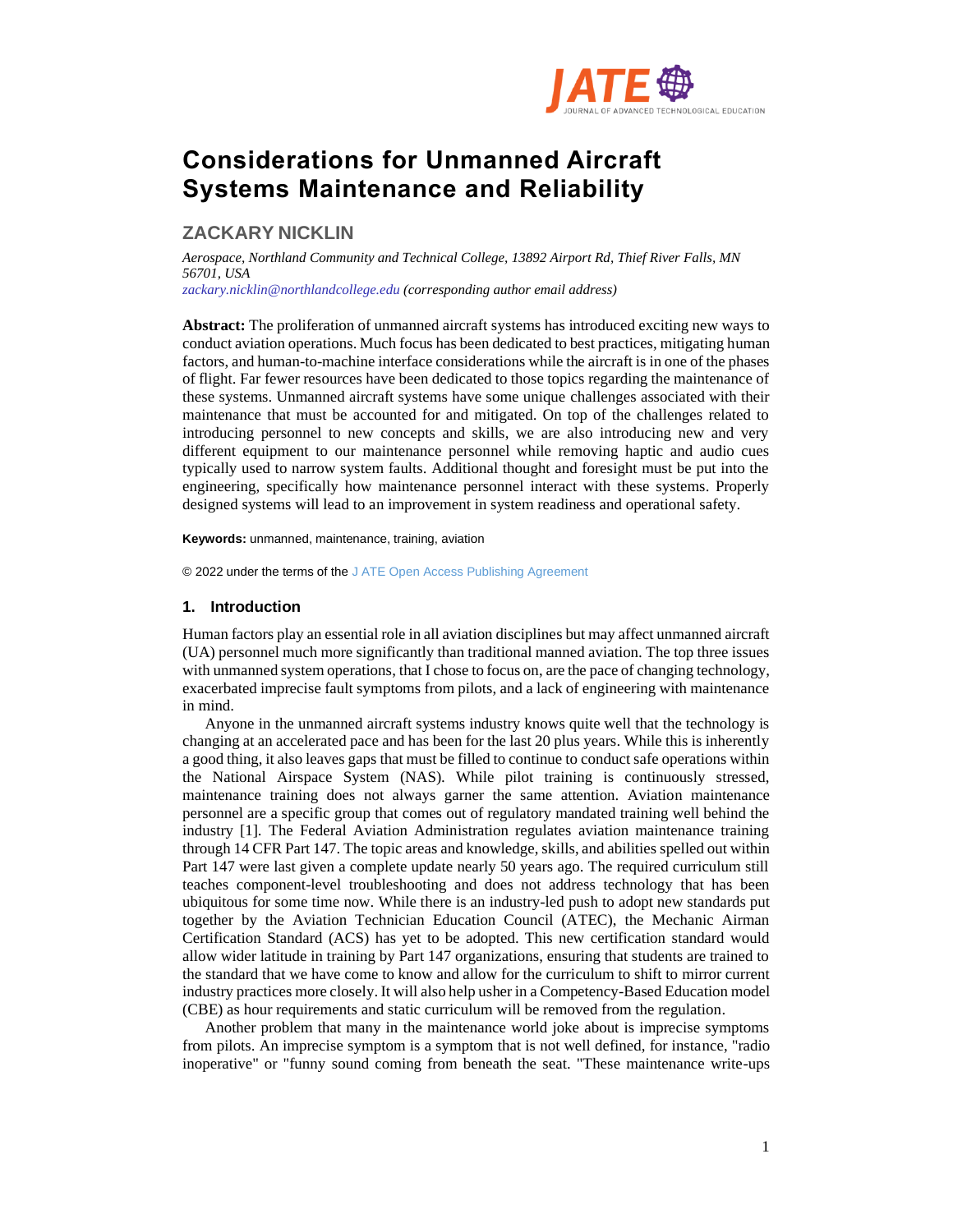

leave room for interpretation or do not clarify the problem. Imprecise symptoms lead to prolonged maintenance actions, as the maintainer struggles to reproduce and fully define the problem. This can lead to aircraft being released for operations with the fault still in place, as a maintainer may find a problem and assume that the problem encountered was the same one that the pilot was referring to.

Finally, we will discuss the need for engineering to happen in close cooperation with maintenance personnel. Engineers typically work within tight budgets and requirements. Meeting some of those requirements sometimes means that maintenance on those products can be challenging. Maintainability tends to be considered, in a passing manner, during later stages of the manufacturing cycle. This can lead to unnecessary costs and missed faults.

## **2. Discussion**

## *Keeping Up*

Human error accounts for more than 50 percent of aviation accidents, with most of those incidents occurring in the early morning or evening hours during the start of a shift. Of that, nearly 12 percent cite maintenance as a factor and 50 percent of engine-related delays [2]. Human factors in maintenance are of growing interest [3] to the aviation community. Maintainers are more likely to commit a skill-based error in the early morning hours [4]. Unfortunately, newer concepts for operations are ensuring aircraft routing through the day to allow for maintenance at night [5]. From 1994 to 2004, maintenance factors were cited as a contributing factor to 42 percent of fatal airline accidents within the United States [6]. While awareness of the crucial role maintenance plays in keeping aircraft safely operating is expanding, training still lags. Maintenance personnel, straight out of their initial training, must be upskilled before becoming productive members of an aviation maintenance team. While there is some precedent, maintenance technicians are sometimes required to get system-specific training. This training has increased because technicians are missing foundational concepts that must be taught before the system-specific training even begins. This is where the introduction of the new 14 CFR Part 147 standard will come into play. The foreword of the Proposed Mechanic Airmen Certification Standard describes the Federal Aviation Administration's view of the ACS:

"*The FAA views the ACS as the foundation of its transition to a more integrated and systematic approach to airman certification. The ACS is part of the Safety Management System (SMS) framework that the FAA uses to mitigate risks associated with airman certification training and testing. Specifically, the ACS, associated guidance, and test question components of the airman certification system are constructed around the four functional components of an SMS."* 

-Mechanic Airmen Certification Standards, Foreword [7]

The new Part 147 will reference the Mechanic Airmen Certification standard [8]. This is a consensus standard document that can be a living document that changes in a way that does not necessitate Federal Aviation Administration (FAA) level action. While the FAA has a core mission of safety and is a great organization, large government regulatory bodies have always been slow to move and adapt. In addition, the pace of technological advancement in the last 30 years has increased, particularly in the previous ten years, leaving the regulatory language woefully behind the curve.

Further changes may be coming to how we train unmanned aircraft maintenance technicians. ASTM's F46 Aerospace Personnel Committee is working on a consensus standard to outline a pathway for unmanned aircraft technician training (expected Q1 2022). This will help standardize training for maintenance personnel working on unmanned aircraft systems. This will be an international standard that can easily be adapted to whichever regulatory agency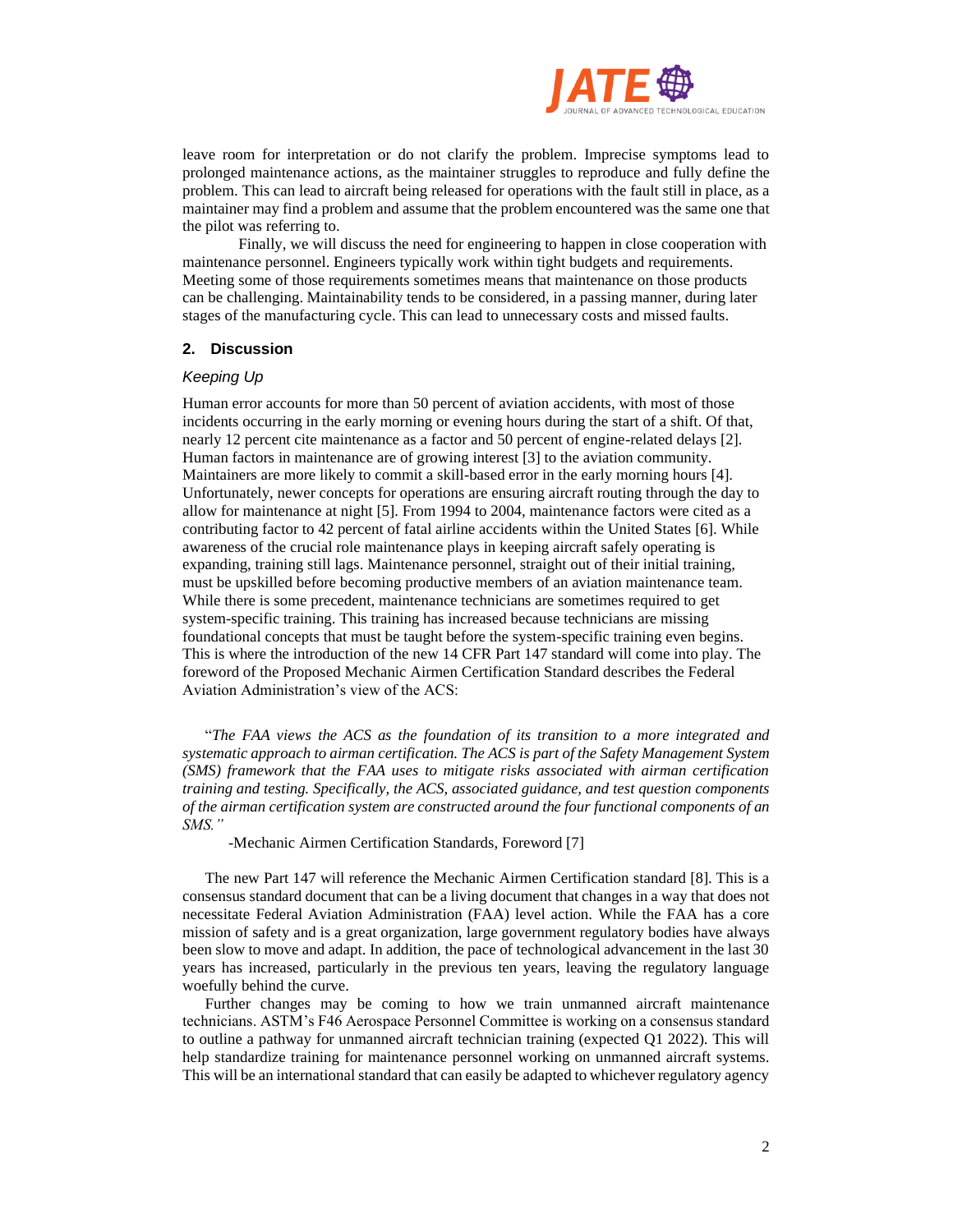

has jurisdiction based on one's location. As more UAS and their manufacturers go through the type certification process, this standard will help them develop a qualified maintenance team.

By using the ACS [7] and the pending UAS Maintenance Technician standard, educational organizations, manufacturers, and repair stations will benefit by producing high quality and keeping up with the rapid changes we have seen in aviation technology.

#### *Imprecise Symptoms*

There are many running jokes in the aviation maintenance field. Most of them center around the descriptions by pilots of the faults they see within their aircraft during operations. Here are a few examples:

**Pilot**: Aircraft handles funny.

**Maintainer**: Aircraft warned to straighten up, fly right, and be serious.

**Pilot:** Target radar hums.

**Maintainer:** Reprogrammed target radar with lyrics

**Pilot**: Something loose in cockpit.

While these write-ups are, in my opinion, hilarious, they tend to be funny because they contain a grain of truth. Pilots are not being properly trained on how to write up faults or oddities within the aircraft or understand the fundamental interconnectivity of their systems, allowing for more thorough write-ups for the associated maintenance personnel. This gets further exacerbated as we look at unmanned aircraft. Many faults on manned aircraft are something heard or felt by the pilot that was different than the last time they flew a specific aircraft. This lack of auditory and haptic cues limits the pilot's ability to understand what is happening in their aircraft [10].

Engine malfunctions are one example where sensory information plays a significant part. Visually, they may see the propellor stop spinning or slow down. At the same time, auditory cues tell the pilot that the sound has decreased or even stopped altogether [11]. Haptic feedback may come in the form of a reduction in vibration [12]. Unfortunately, these cues are denied to the pilot when flying from a control station on the ground.

Flight surface fluttering, landing gear movement, sudden changes in the cockpit smell, all these things provide signals to the pilot, sometimes even before the installed warning systems register the change and sound an alarm. Unfortunately, the effects of this run downhill to the maintainers responsible for keeping the unmanned aircraft system in a condition for safe operation.

This further complicates the maintainer's work, as the reported symptoms do not include any of the additional sensory input from the pilots. Coupled with the incidents of imprecise symptom reporting, this could lead to further failures during flight or additional time and resources to isolate and repair faults.

## *Engineering for Maintenance*

During my career in the UAS industry, I have seen many examples of great ideas that are implemented that restrict maintenance or make it much harder for them to do their job. For instance, small access holes make getting your hand into or out difficult. Add in the need to clutch an object within that hole and the maintainer's hand is more difficult to remove from the hole, or the tools cannot be used in a way that allows for visibility of the component being adjusted, installed, or removed.

While this type of thing may seem trivial, the increased cost of man-hours will be exacerbated over the product's lifecycle. Maintenance is typically 10 to 20 percent of an aircraft's overall operating costs [13], so designing for maintainability can save a significant sum of money during the operational life of an aircraft. For example, a Boeing 787-8 has an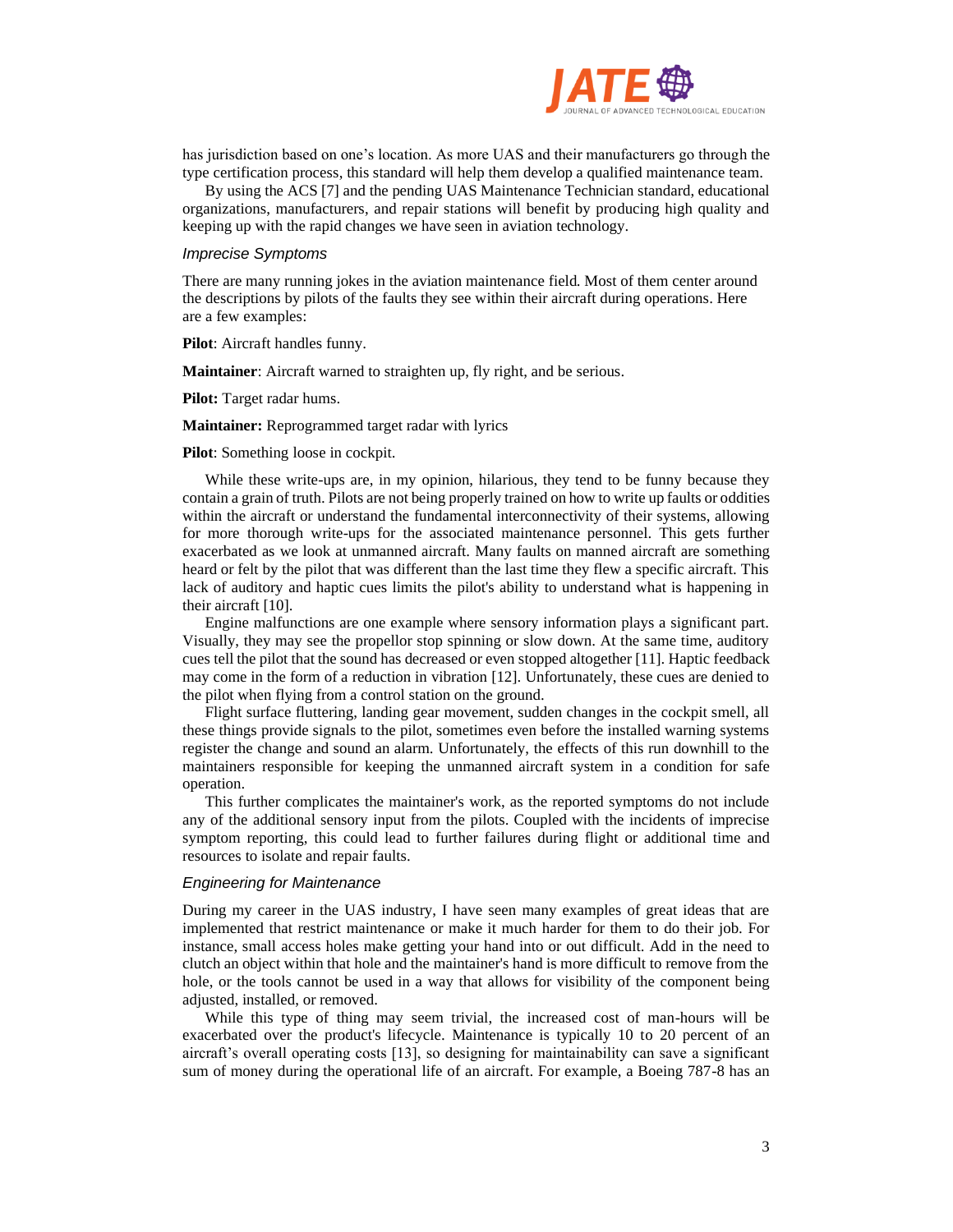

hourly operating cost of nearly \$10,200. At 10 to 20 percent, this means maintenance costs range from \$1,024 to \$2,040 per hour of operation [14]. This is more than \$100,000 per 100 flight hours. If the initial design could reduce maintenance costs by 10 percent, this would be \$10,000 savings over 100 flight hours. Typical aircraft may see more than 450 hours of operation through a year, making a potential savings of over \$45,000 per year, per aircraft, a significant sum. Structures and systems should be built in a way that places critical items in a position to be rapidly accessible and easily replaceable [15]. Systems should have redundancy for essential parts. Built structures should allow for proper inspection, both inside and out.

Further consideration should be taken with access doors to compartments, making a single larger access door that easily opens and seals closed and placing it in a position that allows the best range of access. In addition, flanges or grommets should be built around the door to help with sealing and to minimize injury to maintenance personnel as they reach in and remove their hands and arms.

Routed cables and lines should allow for inspection and replacement of not just the connectors, but the cable lines themselves. Maintenance loops should be utilized for all installations. When a connector or wire termination fails, there should be enough slack left in the cable to provide the maintainer with enough cable to replace the connector and still provide slack for proper movement.

Test points should be provided [15], allowing measurements near the door rather than on the equipment itself. Wherever possible, automated, internal testing should be built into individual components, and this testing should also be able to isolate faults to specific components. Design products with the entire lifecycle in mind, and personnel from multiple departments, including maintenance, should be consulted early and often in the design phase of a project.

## **3. Conclusion**

Adopting the new Mechanic Airmen Certification Standard [7] will go a long way towards bringing maintenance requirements up to date. Industry groups would influence the subject matter to keep it relevant and updated. Still, the Federal Aviation Administration will have to adopt the standards and a new bank of questions that reflect the norm. Keeping the exam questions and the practical, hands-on exams up to date may be a bit of a challenge. Still, even if they were updated every five years, it would be a significant improvement as the current regulations have not seen an important update in a much longer period. Hands-on examinations will likely be the biggest challenge where new technology is concerned. New technology, particularly in the aviation industry, tends to be expensive to acquire and maintain. A significant buy-in from the aviation community will be necessary to provide equipment to partner schools and training organizations to keep them relevant. The theory is relatively cheap and easy to teach. Practical applications require equipment and enough of it so that every student can train on the equipment.

Manufacturers and maintenance organizations will have to step up and provide this to have a workforce for the future of their business. The good news for them is that by partnering with a state school, their donations can be a write-off on their taxes, allowing them to recoup some of the associated costs.

Imprecise symptoms from pilots can be partially improved by incorporating more systems training on their aircraft. A pilot should not only understand how to use a piece of equipment in their aircraft, but they should also have a good sense of how that equipment works and how the systems work together. If the pilot better understood how the DME functioned and how their aircraft receives and processes the signal, they would be able to explain better what the system is doing or not doing. This will reduce maintenance costs as maintainers will have to spend less time trying to recreate an error on the ground to troubleshoot it. They may also have a better idea of what type of tools they may need before getting to the aircraft in question. Again, this will not likely save a lot of time on each job, but if each job can be completed one